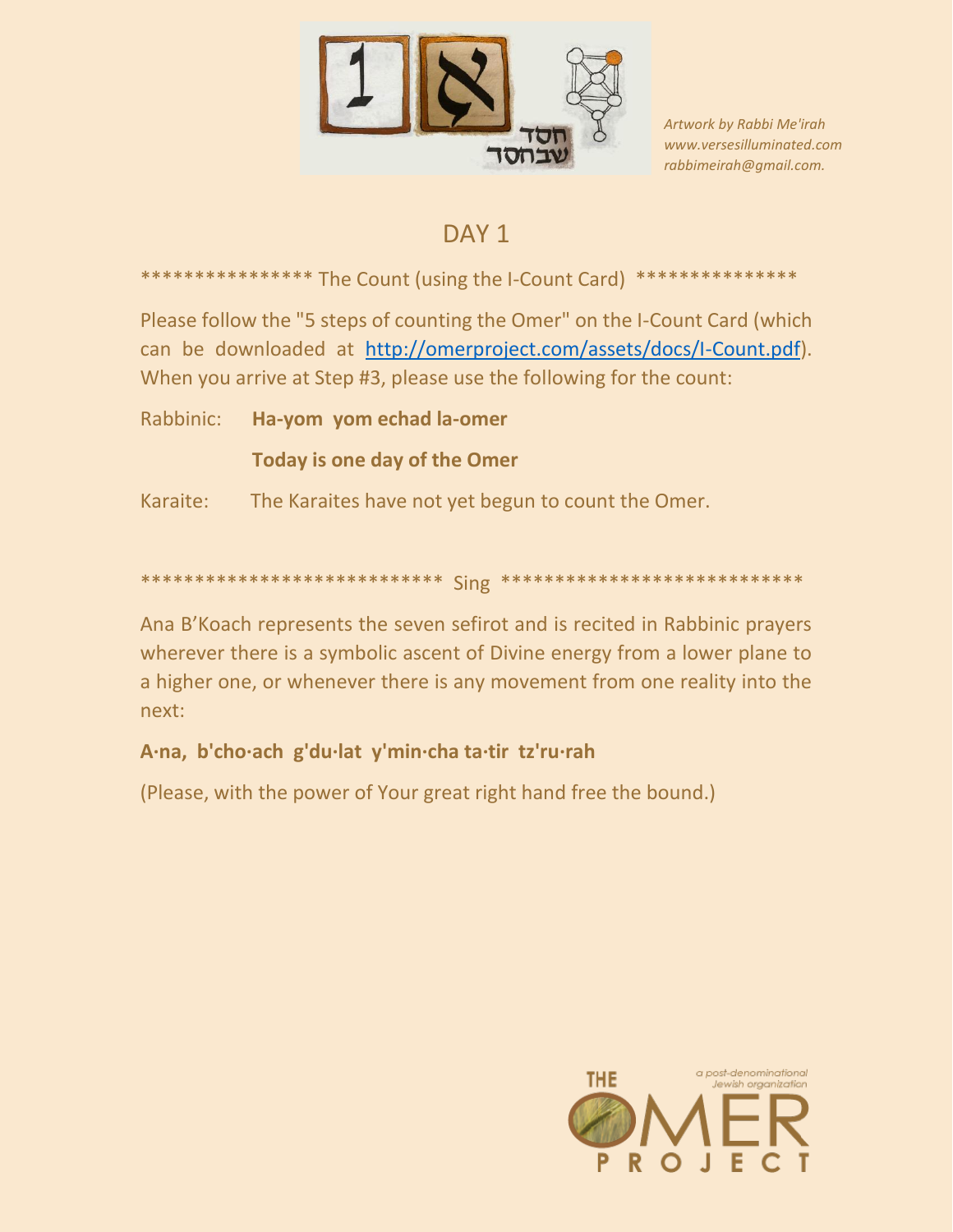\*\*\*\*\*\*\*\*\* This Week According to Rabbinic Mystical Teachings \*\*\*\*\*\*\*\*\* Week One – Chesed. Generosity, Expansive Lovingkindness, Pure Love, Compassion, Kindness, Flowing Love.

Chesed is the outpouring of love into the universe.

\*\*\*\*\*\*\*\*\* This Day According to Rabbinic Mystical Teachings \*\*\*\*\*\*\*\*\*

This day: Chesed shebe'Chesed . Love within Love.

One word for Chesed of Chesed: Lovingkindness.

\*\*\*\*\*\*\*\*\*\*\*\*\*\*\*\*\*\*\*\* This Day's Biblical Figures \*\*\*\*\*\*\*\*\*\*\*\*\*\*\*\*\*\*\* \*\*\*\*\*\*\*\*\*\*\* with the Rabbinic Mystical Quality of the Day \*\*\*\*\*\*\*\*\*\*\*

Masculine: Abraham represents chesed - acts of lovingkindness - during this week. Soon after his circumcision, he still gets up and goes to give visitors food and water.

Feminine: The Shekhinah – During the Exodus, the Shekhinah, the Divine presence, hovers above Israel in pillars of cloud and fire. Later, in the wilderness, the Shekhinah gives Israel manna to eat and water to drink, and appears on Mount Sinai to give them Torah. Throughout history the Shekhinah is Israel's defender and nurturer, hovering over them when they pray and accompanying them when they go into exile. She appears in the renewal of the new moon, in the study of Torah, in the peace of the Sabbath. The Shekhinah is the essence of pure love and generosity. It is proper to begin the counting of the Omer with her.